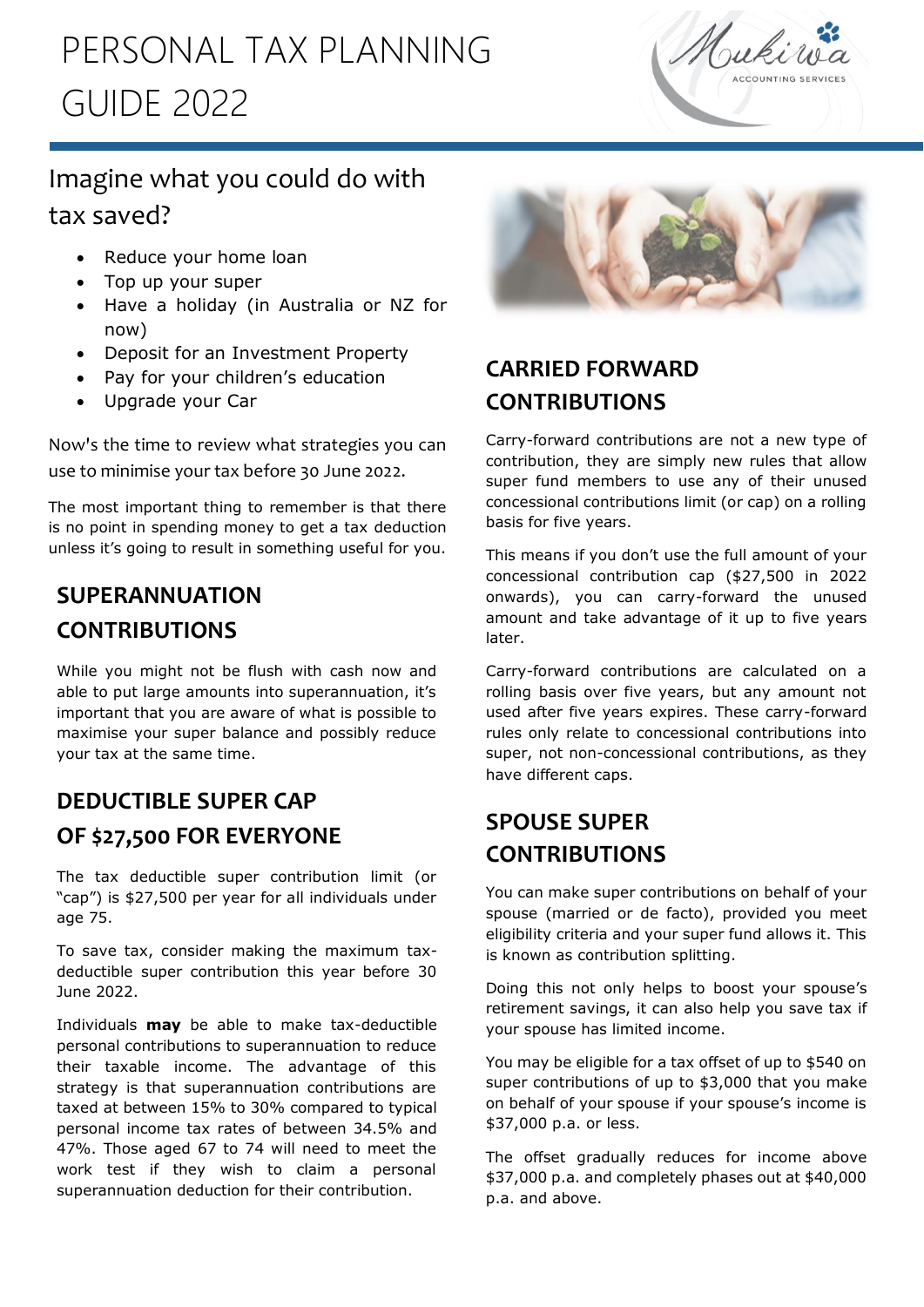

### **ADDITIONAL TAX ON SUPER CONTRIBUTIONS BY HIGH INCOME EARNERS**

The income threshold at which the additional 15% ('Division 293') tax is payable on super contributions is \$250,000 p.a. Where you are required to pay this additional tax, making super contributions within the cap is still a tax effective strategy.

With super contributions taxed at a maximum of 30% and investment earnings in super taxed at a maximum of 15%, both these tax points are more favourable when compared to the highest marginal tax rate of 47% (including the Medicare levy).

## **GOVERNMENT CO-CONTRIBUTION TO YOUR SUPER**

If you are on a lower income and earn at least 10% of your income from employment or carrying on a business and make a "non-concessional contribution" to super, you may be eligible for a Government co-contribution of up to \$500.

In 2022, the maximum co-contribution is available if you contribute \$1,000 and earn \$42,016 or less. A lower amount may be received if you contribute less than \$1,000 and/or earn between \$42,016 and \$57,016.

# 15 WAYS TO REDUCE YOUR TAX

#### **OWNERSHIP OF INVESTMENTS**

A longer-term tax planning strategy can be reviewing the ownership of your investments. Any change of ownership needs to be carefully planned due to capital gains tax and stamp duty implications. Please seek advice from your Accountant prior to making any changes.

Investments may be owned by a Family Trust, which has the key advantage of providing flexibility in distributing income on an annual basis and an ability for up to \$416 per year to be distributed to children or grandchildren tax-free.

## **PROPERTY DEPRECIATION REPORT**

If you have an investment property, a Property Depreciation Report (prepared by a Quantity Surveyor) will allow you to claim depreciation and capital works deductions on capital items within the property and on the property itself.

The cost of this report is generally recouped several times over by the tax savings in the first year of property ownership.

### **MOTOR VEHICLE LOG BOOK**

Ensure that you have kept an accurate and complete Motor Vehicle Log Book for at least a 12 week period. The start date for the 12-week period must be on or before 30 June 2022. You should make a record of your odometer reading as at 30 June 2022 and keep all receipts/invoices for your motor vehicle expenses (excluding petrol). Once prepared, a log book can generally be used for a 5 year period.

An alternative (with no log book needed) is to simply claim up to 5,000 business kilometres (based on a reasonable estimate) using the cents per km method.

## **SACRIFICE YOUR SALARY TO SUPER**

If your annual income is \$45,000 or more, salary sacrifice can be a great way to boost your superannuation and pay less tax. By putting pretax salary into super rather than having it taxed as normal income at your marginal rate you may save tax. This can be especially beneficial for employees nearing their retirement age.

As making additional contributions to your superfund is an investment strategy. Before doing so, you should consider seeking professional advice from a registered financial adviser.